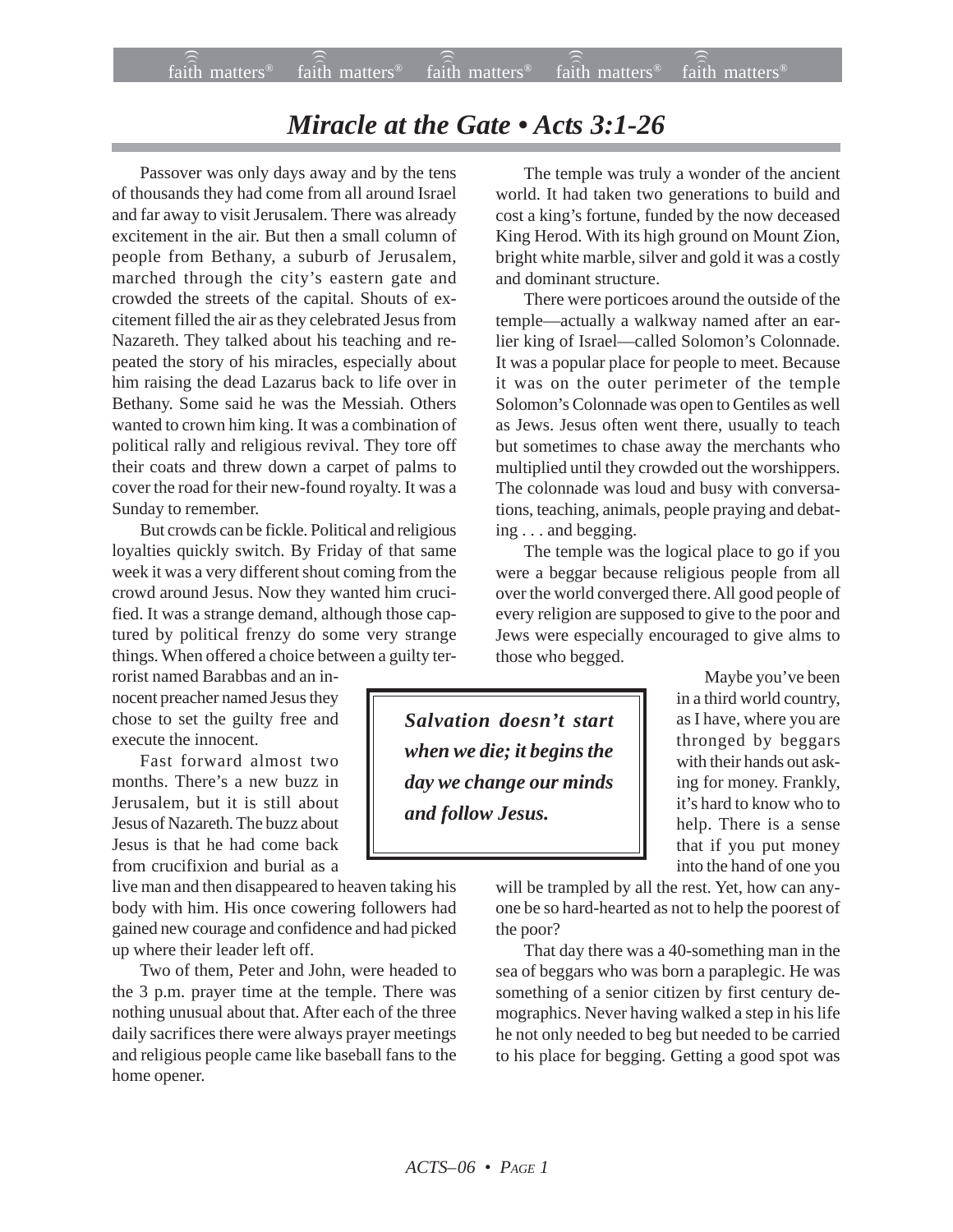## $f$ aith matters® staith matters® staith matters® staith matters® staith matters® faith matters<sup>®</sup> faith matters<sup>®</sup>  $\sqrt{\text{faith}}$  matters<sup>®</sup>

important because he couldn't move with the crowd. Years of experience taught him that a space by the Beautiful Gate was as lucrative as any. And, it truly was a beautiful gate with its 75 foot high arch and wooden doors covered with expensive Corinthian brass.

It's hard to say what it was about him that attracted the attention of Peter and John. So many other beggars were there as well. Maybe it was the way he spotted them, shouting out at just the right moment in exactly the best tone of voice to get their attention. He asked for money. He knew it was a game of percentages. Probably only one or two percent of all the people who went by would give him a shekel as alms. If he shouted to a hundred people many he would get two shekels; if he shouted to a thousand people maybe he'd be able to get twenty shekels. He was a veteran shekel raiser.

Peter stopped and stared down at him. The man didn't usually have people make eye contact with him; after all, he couldn't linger long on any one passerby if he was going to target a thousand a day. Besides, most rich people don't like much eye contact with the poor and disabled. He knew he was expected to look down in humility, not up in confidence. But Peter said, *"Look at us!"* and probably pointed to his eyes trying to grab the man's attention. Beggars try to do what donors ask so he fixed his attention on Peter and John hoping to cash in with a bigger than usual contribution.

Peter held out empty hands and made a noncash offer: "*Silver or gold I do not have, but what I have I give you. In the name of Jesus Christ of Nazareth, walk."* Peter wasn't joking. He really didn't have any cash because he belonged to a group that recently pooled all their money. He also wasn't joking about this man who had never walked in his life being offered a miracle.

So much happened in the next few seconds! The unnamed man must have been caught totally by surprise. He must have been disappointed that he wasn't going to get what he wanted and flabbergasted by the proposed miracle. It was more than he could have dreamed and an answer to a prayer he had given up praying decades earlier.

Before he had a chance to question what was being offered, before he had a chance to complain that he wasn't going to get money or yelp with joy or laugh out loud, Peter grabbed him by the hand and pulled him up. Peter really cared for this beggar. Peter really believed a miracle was happening.

There was a lot of faith flowing in every direction. The beggar never asked for a miracle but when he heard the offer, when he saw the faith of his benefactors, when he heard the name of Jesus of Nazareth suddenly faith came into him and he believed in what just a moment before he had been unable to believe.

For the first time in his life of more than four decades the poor man stood at eye-to-eye level with other men. Feet that never felt full weight were firm on the ground. Ankles that never balanced a body became strong. With a helping hand from Peter he took his first steps. Without training or therapy he walked. Then he ran and jumped and shouted praises to God.

Isn't it interesting that we who have walked since our first year of life often never think about praising God for the steps we take? We might jump for joy when our team scores but who would think to jump for Jesus just because we can jump? But he did. He praised God with shouts because the totally unexpected had happened to him.

Running, walking, jumping and shouting the once disabled man drew attention and drew a crowd. Those who heard and saw him recognized him immediately and were totally amazed that the man who once sat and begged at the Beautiful Gate was now transformed.

He suddenly stopped jumping and grabbed onto Peter and John and wouldn't let go. The historian Luke uses the terminology of a police officer making an arrest in describing the way he held on to the two men. Even those just showing up had no doubt that a miracle had happened and that Peter and John looked like the miracle workers.

Peter heard what the growing crowd was saying and knew what they were thinking—that he and John had some magical power to perform miracles—so he said, "*Men of Israel, why does this surprise you? Why do you stare at us as if by our own power or godliness we had made this man walk?*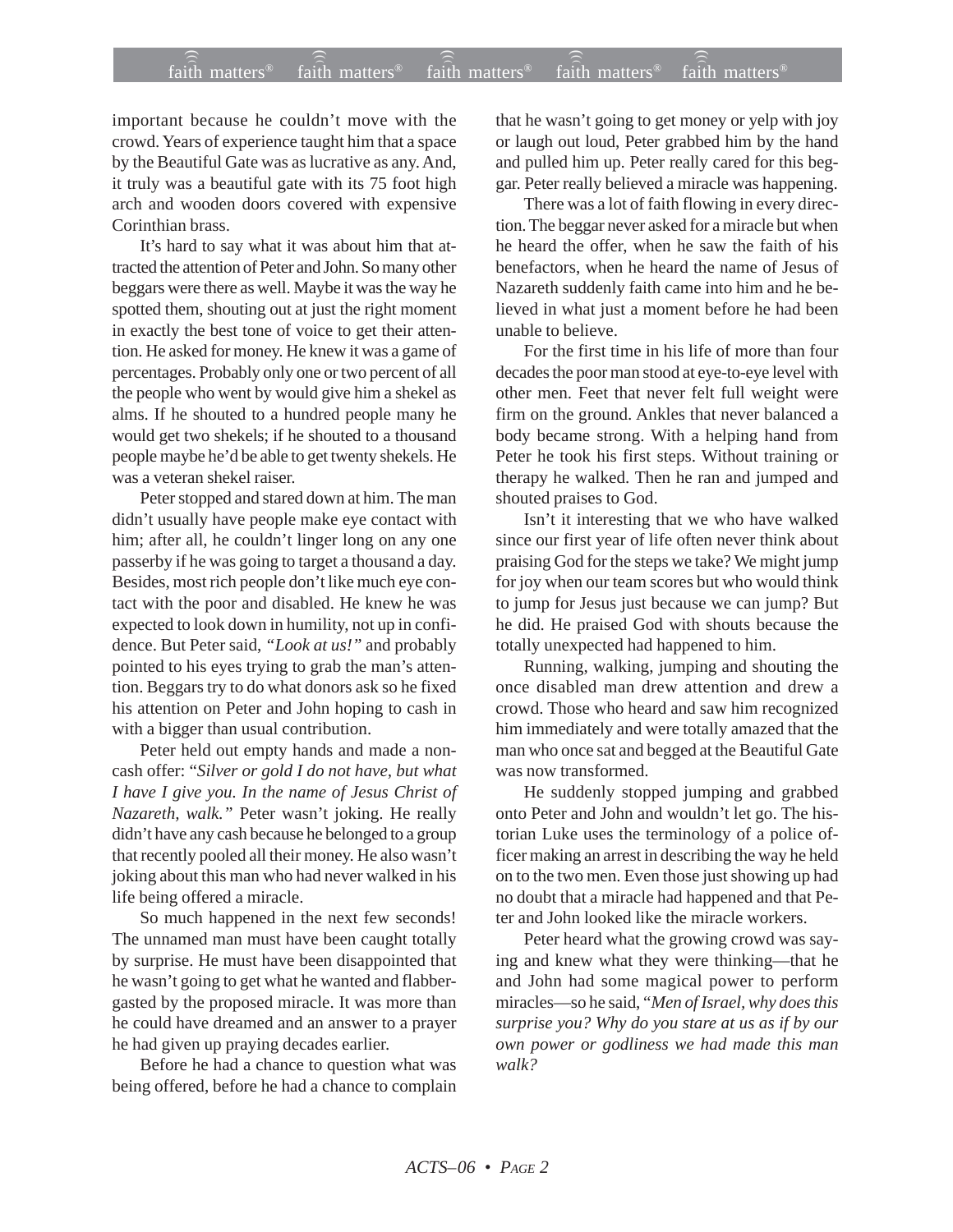## $f$ aith matters® staith matters® staith matters® staith matters® staith matters® faith matters<sup>®</sup> faith matters<sup>®</sup>  $\widehat{4aith}$  matters<sup>®</sup>

They hadn't done this. God did it—the God of Abraham and Isaac and Jacob. It wasn't about them; it was about Jesus. This was all about Jesus.

Now that Peter had everyone's attention he felt a sermon coming on. It was a good news sermon that started with the bad news of what those in the crowd had done. He said:

> *"You handed him (Jesus) over to be killed, and you disowned him before Pilate, though he had decided to let him go. You disowned the Holy and Righteous One and ask that a murderer be released to you. You killed the author of life. . . ."*

Peter reminded them that the people who hailed Jesus on Palm Sunday were the people who condemned him the following Friday. They helped kill the Holy and Righteous One from God! Even after the Pilate had declared Jesus innocent they still demanded his execution.

Perhaps remembering his own triple denial of Jesus that same week Peter cut them some slack: "*Now, brothers, I know that you acted in ignorance, as did your leaders."* It's true, they didn't fully realize what they were doing to Jesus. But just because they were ignorant in what they did does not make them less guilty.

In our country we have a legal principle that

says "ignorance of the law is no excuse." Last fall I was driving north of Bemidji in what I was sure was a 65 mph speed limit zone. The Minnesota state trooper insisted that it was 55 mph. The \$135 fine was bad enough but I

had to sign a statement on the back of the ticket admitting that I was guilty. I wanted to add a little note that said, "I really did think it was 65 mph." Ignorant, but still guilty!

Peter told the crowd to repent and turn to God. They were just like us—guilty. They needed to admit their guilt—sign on the back of the ticket and turn to God.

Peter then switched from their bad news to God's news. The God news was and is all about Jesus. It's not most about Jews, not about sinners, not about repentance and not about salvation. It's all about Jesus. Without Jesus it's nothing but bad news.

Do you remember the words Peter spoke to the disabled man? He told him, "*In the name of Jesus Christ of Nazareth, walk."* For us a name is important, but it was far more important for them. They meant more by "name" than we usually mean. "Name" referred to everything about the person reputation, family history, character, power and authority. Name was everything.

Sometimes we may ask if we can use a person's name when making a call or applying for a job. If I use your name then I'm gaining access on the basis of who you are, not on the basis of who I am. Your name means more and carries more weight than my name. If I call and say, "This is Leith Anderson," the person on the other end might hang up; but, if I say you told me to call, I'll probably get in.

The name of Jesus is what the God news is all about. Throughout Peter's sermon there's a whole list of what this name means. Jesus is the "*Holy and Righteous One*" in verse 14. He is the "*author of life*" in verse 15. Jesus is the One who suffered on the cross, verse 18. This name of Jesus is about the One who was raised from the dead in verse 15. Jesus is the One who is in heaven and promises to return in verse 21. Jesus is the person who was predicted by Moses in verses 22-23. Jesus is the

*God specifically blesses all who repent of sin and turn to Jesus.*

One who was prophesied by every prophet from Samuel right on through the Old Testament, verse 24. He is the one who was promised to Abraham in verse 25.

The God news is that it's all about Jesus. The Old Testament is about Jesus. The New Testament is about Jesus. The gospel is about Jesus. Healing is about Jesus. Salvation is about Jesus. Heaven is about Jesus. Our eternal destiny is about Jesus. Everything is about Jesus.

This God news is good news! For those listening to Peter that day along Solomon's Colonnade at the Jerusalem temple it meant that the bad news of their guilt could be changed to the good news of salvation through Jesus. Acts 3:19 quotes Peter saying, "*Repent, then, and turn to God, so that your*